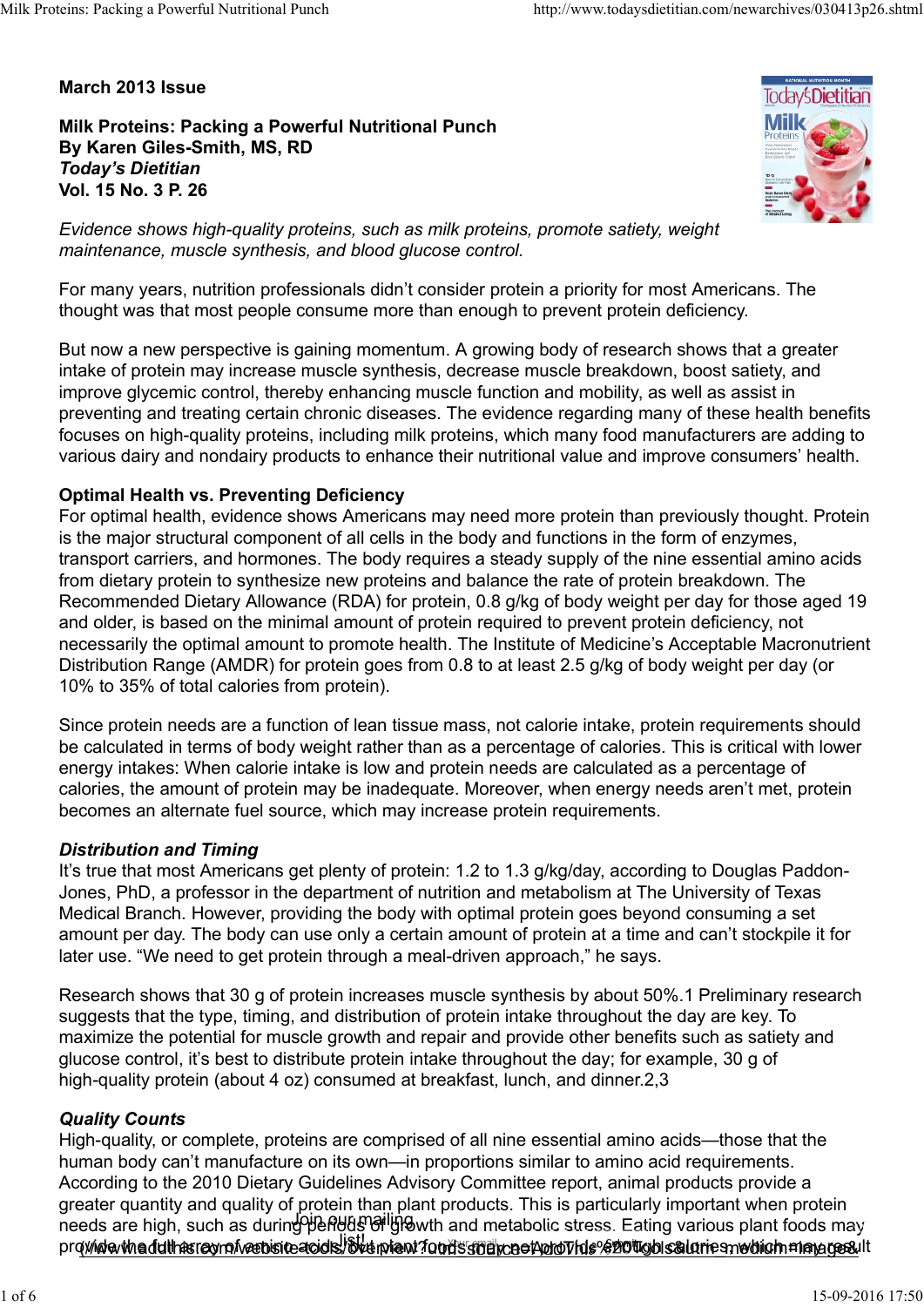in muscle catabolism to meet energy needs.

## High-Quality Proteins

Milk, yogurt, and cheese are excellent sources of high-quality proteins. Individual milk proteins have a wide range of potential health benefits and functional properties. In milk, approximately 80% of the protein is casein and 20% is whey. Both casein and whey proteins are rich sources of peptides that significantly lower blood pressure in those with hypertension and may contribute to satiety and regulate food intake.4 Milk Proteins: Packing a Powerful Nutritional Punch http://www.todaysdietitian.com/newarchives/030413p26.shtml<br>
in muscle catabolism to meet energy needs.<br> **High-Quality Proteins** 

Whey protein has the highest biological value (the proportion of absorbed protein that's retained in the body for maintenance and growth) of any protein, which means it's highly usable by the body. Whey protein also is one of the richest sources of leucine, an essential and branched-chain amino acid that triggers initiation of muscle protein synthesis.

Other milk proteins also exhibit a wide range of bioactive properties. For example, caseinophosphopeptides, glycomacropeptides, and lactoferrin help reduce the risk of dental caries.5

## Casein and Whey

In light of protein's health benefits, manufacturers are isolating various milk proteins, such as milk protein concentrates (MPCs), whey protein isolate (WPI), hydrolyzed whey protein, and whey permeate, and using them as ingredients in dairy and nondairy foods, and beverages such as milk, yogurt, energy bars, and cheese to boost their protein content.

## MPCs

MPCs are complete dairy proteins that contain both casein and whey proteins. They're produced from milk by a series of processes, including ultrafiltration, evaporation, and drying, and are available in protein concentrations ranging from 40% to 89%. MPCs with higher concentrations of proteins can be used to enhance a product's protein content without adding significant levels of lactose and contribute valuable minerals such as calcium, magnesium, and phosphorus. MPC ingredients are desirable to fortify nutritional beverages, frozen desserts, cultured products, and others with protein and calcium.

Whey protein can be isolated from milk or the whey by-product of cheese making. Whey protein concentrate (WPC) is manufactured by drying the material from the removal of sufficient nonprotein components from pasteurized whey, resulting in a product that contains 25% or more protein.

WPI is manufactured by drying pasteurized liquid whey and removing nonprotein components (lactose, fat, and some vitamins and minerals) through various separation techniques, resulting in a product that contains 90% or more protein. Because WPI contains little lactose, those with lactose intolerance may be able to eat products containing it. Products with WPI ingredients include infant formula and sports drinks.

Hydrolyzed whey protein, also called whey protein hydrolysates, is whey protein that has been treated with enzymes to break down either the protein into peptides and free amino acids or the lactose into simple sugars. It's most commonly used in infant formulas, some sports drinks, and medical protein supplements to improve digestibility and reduce the allergen potential.

Whey permeate (also called dairy product solids, deproteinized whey, or modified whey) is a coproduct of the production of WPC, WPI, ultrafiltered milk, MPC, or milk protein isolate. Whey permeate usually contains 65% to 85% lactose, 8% to 20% minerals, 3% to 8% protein, and 1.5% fat. Delactosed permeate is a by-product created by removing lactose from permeate. It contains about three times as much mineral content as permeate and about 60% lactose. Whey permeate enhances browning and flavor while improving moisture retention and reducing sodium levels. It's commonly found in bakery products, instant soups, and milk-based drinks. Hydrolyzed whey protein, also called whey protein hydrolysates, is whey protein that has been treated<br>with enzymes to break down either the protein into peptides and free armino acids or the lactose into<br>simple sugars. It'

### The Research: Milk Protein and Health

Recent research shows that protein intake at levels above the RDA but within the AMDR may help achieve and maintain a healthful body weight by increasing satiety and thermogenesis (the energy required to digest, absorb, and dispose of the nutrients from food), and improving body composition,<br>I//www.addthis.com/website-tools/overview?utm\_source=AddThis%20Tools&utm\_medium=image& Join our wailing by increasing sancty and memogr wst of the nutrients from loog), and improving body compos<br>Warangew?utm\_source=AddThis%%MTools&utm\_medium=i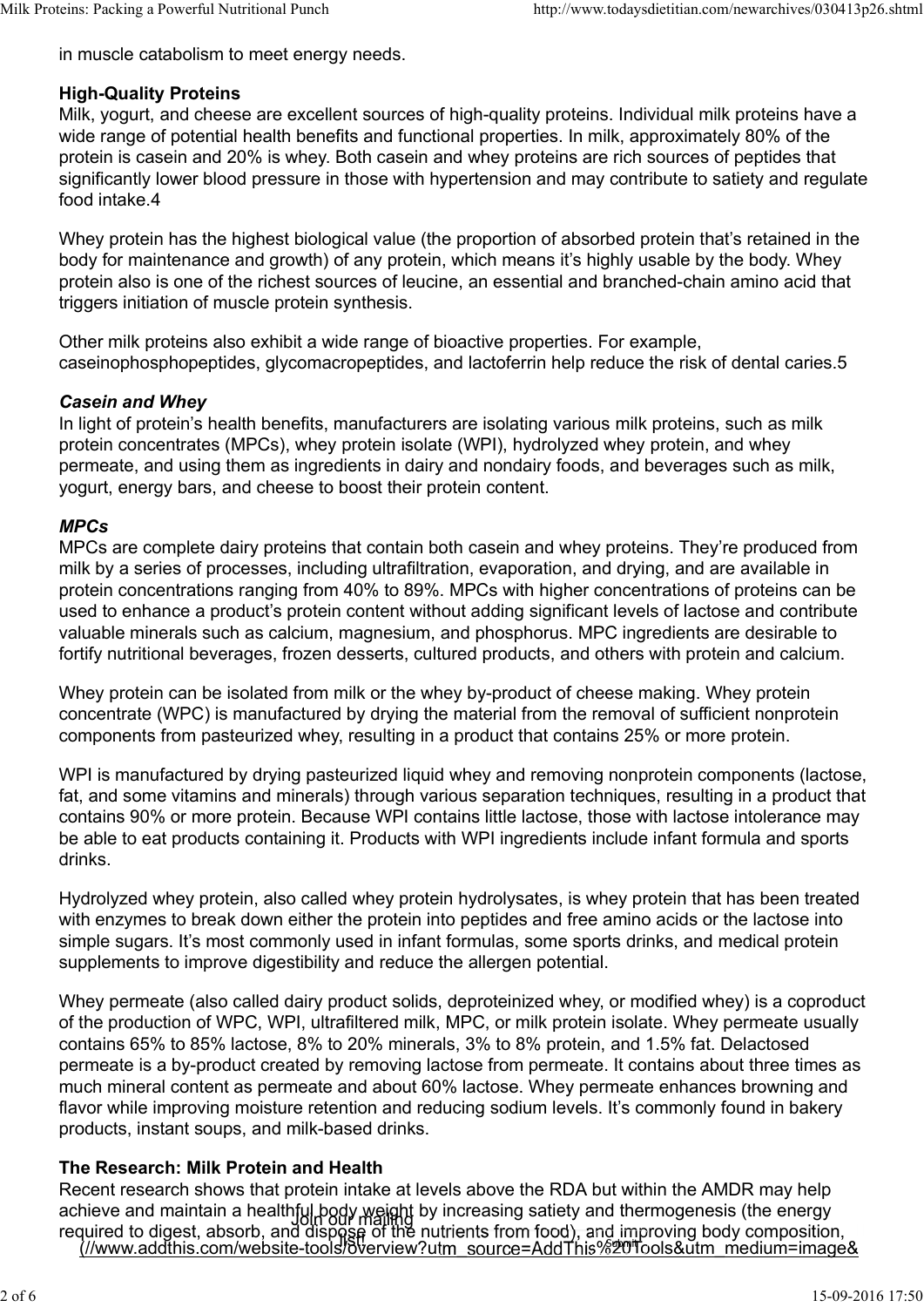and it can play a role in the treatment and prevention of obesity, osteoporosis, type 2 diabetes, heart disease, and sarcopenia.2,6 One study found better weight maintenance and fat reductions in moderately obese subjects who consumed a low-fat, high-protein diet containing either casein or whey following a weight-loss program compared with a low-fat, high-carbohydrate diet.7 Milk Proteins: Packing a Powerful Nutritional Punch<br>
and it can play a role in the treatment and prevention of obesity, osteoporosis, type 2 diabetes, heart<br>
disease, and sarcopenia.2,6 One study found better weight mainte

# Satiety, Blood Glucose Control, and Metabolic Syndrome

Satiety may lead to weight loss because of reduced calorie consumption over time. Calorie for calorie, protein is more satiating than carbohydrates or fat under most conditions.8 Different forms of protein, such as casein, whey, and soy, have been shown to have differing effects on satiety. Some studies show that higher intakes of casein and whey boost satiety, although their effect on food intake later in the day varies. Whey protein is digested faster and causes a quick release of circulating amino acids, whereas casein is digested more slowly and provides a more consistent release. These circulating amino acids affect certain hormones that influence appetite. Emerging evidence suggests leucine may enhance satiety; therefore, the satiety effect of whey may be caused in part by leucine.9

According to a 2011 Nestle Nutrition Institute research review, consumption of dairy products and their milk proteins improves satiety, and reduces food intake and blood glucose response when consumed alone or with carbohydrate, and milk proteins contribute to the maintenance of a healthful body weight and the control of factors associated with metabolic syndrome, such as high blood pressure, elevated triglycerides, and fasting blood sugar.10

Heather Leidy, PhD, an assistant professor in the department of nutrition and exercise physiology at the University of Missouri, agrees that both casein and whey proteins promote satiety but says the research is mixed as to whether one elicits a greater satiety effect than the other. Leidy's research indicates that consuming a protein-rich meal suppresses the regions in the brain responsible for food cravings and the motivational drive to eat.11

## **Thermogenesis**

The fact that dietary protein increases thermogenesis to a greater extent than carbohydrate or fat is well documented in the literature. Studies have shown that both casein and whey have a thermogenic effect.12 Coupled with the ability of milk protein to promote muscle mass, calorie expenditure may increase slightly and have a positive effect on weight management.

# Body Composition and Muscle Preservation

Maintaining muscle mass is important for long-term metabolic health, preventing weight regain following weight loss, and avoiding sarcopenia. Accumulating research indicates that higher protein diets may favorably affect body composition by increasing fat loss and preserving or increasing lean muscle mass during weight loss and weight maintenance. Consumption of animal proteins, especially those from dairy, seem to better support muscle protein synthesis and improved body composition compared with plant proteins. A recent meta-analysis of 22 clinical trials suggests that increased protein intake through milk/whey protein supplements boosts muscle mass and strength during resistance exercise in both younger and older adults.13

# The Meal-Based Approach

Nutrient-rich meals that incorporate various foods from several protein sources in adequate amounts optimize the potential for muscle protein synthesis and weight maintenance, decrease chronic disease risk, and contribute to overall nutrient intake. Nutrition professionals can help clients get the protein they need when they need it by conveying the importance of consuming about 30 g (4 oz) of high-quality protein at each meal and providing related meal suggestions and recipes.

Americans understand the benefits of protein, according to the International Food Information Council Foundation's 2012 Food & Health Survey: Eighty-eight percent know that protein helps build muscle; 60% agree protein can help people feel full; and 60% believe a high-protein diet can promote weight loss. Nearly six of 10 consider protein when making a decision about buying packaged food or beverages. However, the focus for many (47%) is eating more protein during an evening meal rather than during other meals or snacks during the day. Join our mailing resistance exercise in both younger and older adults.13<br>
The Meal-Based Approach<br>
Nutrient-rich meals that incorporate various foods from several protein sources in adequate amounts<br>
optimize the potential for muscle prote

On average, Americans consume a**bou**t 12 g of protein per day at breakfast, 23 g at lunch, 35 g at<br><u>(//Www.addthis.com/website-tools/overview?utm\_source=AddThis%20Tools&utm\_medium=image&</u>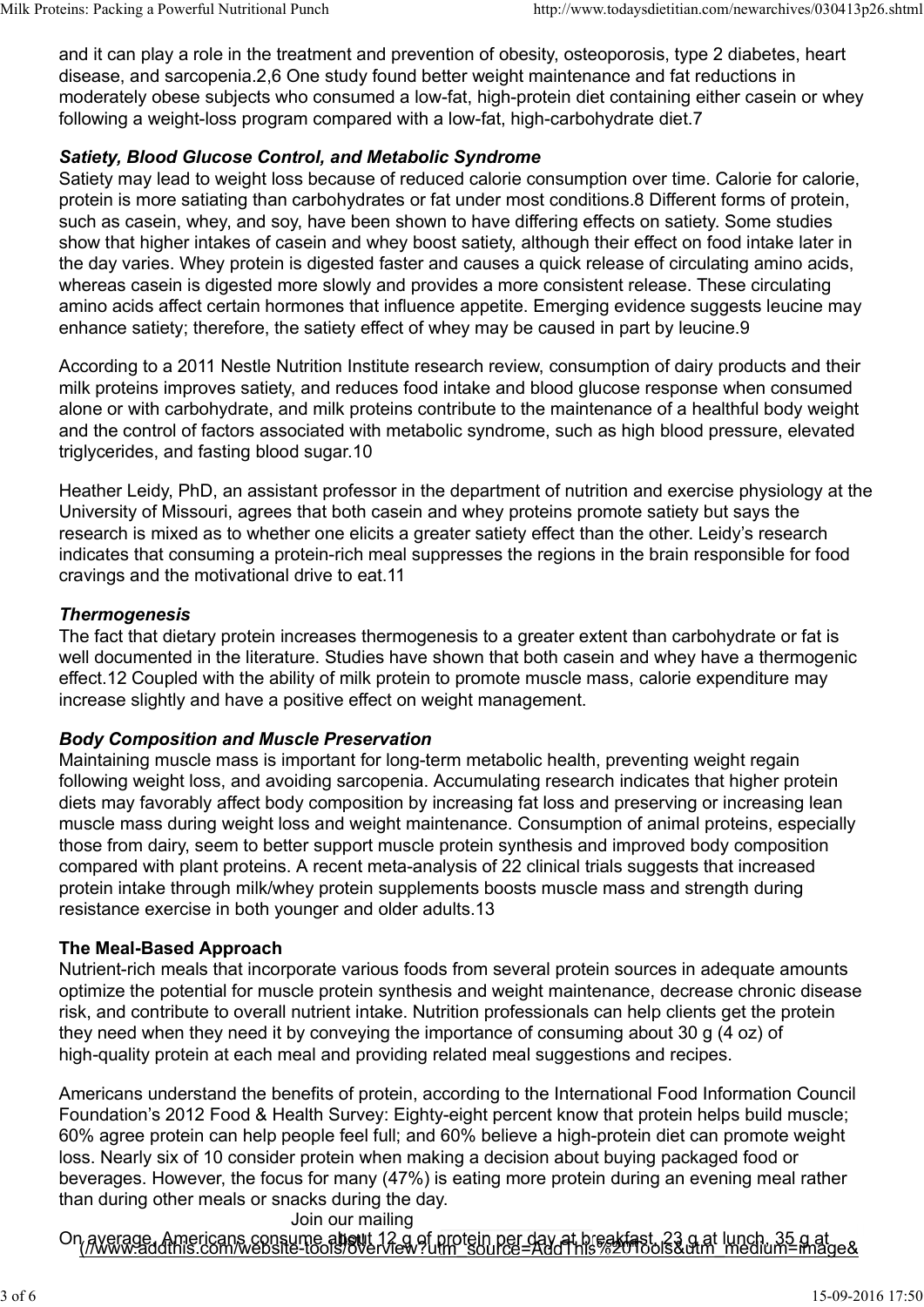dinner, and 11 g from snacks. "The biggest obstacle—or opportunity—is breakfast," Paddon-Jones says. "Breakfast items such as eggs, Greek yogurt, and a latté are great, but a lot of us need something convenient and simple." He recommends adding WPC, WPI, or skim milk powder to foods such as a fruit smoothie but to avoid whey supplements that target bodybuilders because they contain other ingredients that aren't necessary. Milk Proteins: Packing a Powerful Nutritional Punch http://www.todaysdietitian.com/newarchives/030413p26.shtml<br>dinner, and 11 g from snacks. "The biggest obstacle—or opportunity—is breakfast," Paddon-Jones<br>says. "Breakfast

Food first is the best approach, says Nancy Rodriguez, PhD, RD, CSSD, FACSM, a professor of nutritional sciences and the director of sports nutrition programs at the University of Connecticut, although protein supplements have their place. "There are some situations where protein supplements may be beneficial, such as for 50-, 60-, and 70-year-old people who don't have high energy needs but need to increase protein intake," she explains. "The caution with using protein supplements is that the calories count. Whey supplements wouldn't necessarily promote weight loss; you have to look at total calorie intake."

Foods naturally rich in high-quality proteins include lean meats, poultry, fish, seafood, dairy foods, and eggs. Leucine is found in dairy foods, legumes, beef, salmon, shrimp, chicken, eggs, and nuts such as peanuts, almonds, and walnuts. Milk protein ingredients are added to some foods that are naturally rich in high-quality protein, such as milk and yogurt, to further enhance their nutrition profile or add functionality (see below).

Greek yogurt is particularly high in protein: 13 to 18 g per 6 oz, about twice the amount of regular yogurt. The authentic straining process packs in both casein and whey, according to Kara Lydon, RD, LDN, health communications manager for Chobani. "Like milk, Greek yogurt contains a higher ratio of casein to whey protein: about three to one," she says. Lydon suggests always having a convenient source of high-quality protein on hand, such as nuts, string cheese, or Greek yogurt. Chobani's website (www.chobani.com (http://www.chobani.com/)) offers recipes, a recipe ingredient conversion chart, and cooking videos.

Cottage cheese has the highest amount of leucine of any dairy food, according to Laura Hershey, MBA, RD, health and nutrition manager for Daisy Brand Cottage Cheese. It contains about 14 g of protein (more protein per ounce than Greek yogurt) and 1.3 g of leucine per 1/2 cup, and is about 90% casein and 10% whey. Daisy Brand Cottage Cheese's website (www.daisybrandhealth.com (http://www.daisybrandhealth.com/)) includes food pairing suggestions, recipes developed by RDs, and patient education materials.

A relatively new product on the market is Core Power, a low-fat, lactose-free milk that contains 26 g of protein, including 21 g of casein and 5 g of whey, per 11.5-oz serving. Through a cold-filtration process, the milk solids in fresh milk, such as protein and calcium, are concentrated.

Core Power currently is marketed as a recovery beverage for athletes, but David Grotto, RD, LDN, a consultant for Core Power and the author of The Best Things You Can Eat, also sees applications for nursing home residents, and diabetes and cancer patients. To get more protein, Grotto suggests clients should have Core Power with breakfast as well as high-protein breakfast foods such as Southern-style oatmeal (a whole egg mixed into oatmeal), Greek-style yogurt, or whey protein powder added to regular yogurt. "Have a diversified portfolio of protein," he says. "Variety really is the spice of life."

Most important, according to Rodriguez, is to have good-quality protein in every meal—distributed evenly throughout the day—to ensure people get the essential amino acids. "Casein and whey both contribute to the amino acid pool," she says. "As long as you get adequate amino acids, your body is less likely to go to its own muscle and break it down to replenish and maintain the body's amino acid pool. Minimizing the breakdown of muscle is always a good thing." nursing home residents, and diabetes and cancer patients. To get more protein, Grotto suggests clients<br>should have Core Power with breakfast as well as high-protein breakfast foods such as Southern-style<br>oatmeal (a whole e

— Karen Giles-Smith, MS, RD, is a freelance writer based in Michigan and the health and wellness editor for Dairy Foods magazine. Her 23-year career in nutrition has encompassed clinical dietetics, nutrition education, and nutrition communications.

Join our mailing

(//www.addthis.com/website-tools/overview?utm\_source=AddThis%20'Tools&utm\_medium=image&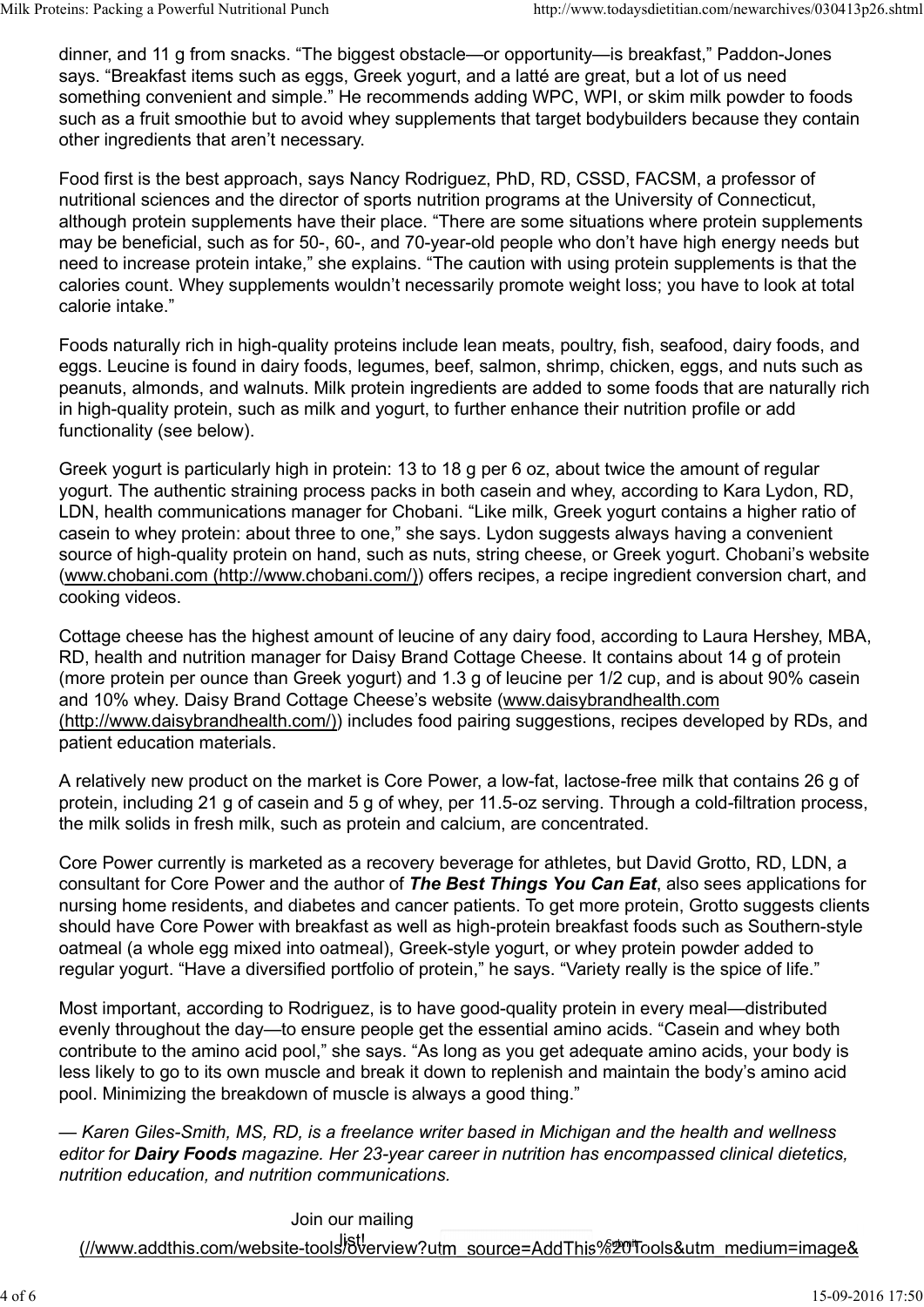# Protein-Enhanced Foods

Products containing milk and whey protein ingredients are available at retail stores. Manufacturers add milk and whey protein to energy bars, drink mixes, yogurt, and beverages. Most protein-enhanced bars and beverages contain 8 to 30 g of protein per serving. Milk protein concentrate, whey protein concentrate, and whey protein isolate also are available in powder form and can be added to recipes or beverages, smoothies, oatmeal, yogurt, soups, sauces, and dips. Milk Proteins: Packing a Powerful Nutritional Punch http://www.todaysdietitian.com/newarchives/030413p26.shtml<br> **Protein-Enhanced Foods**<br>
Products containing milk and whey protein ingredients are available at retail stores

Manufacturers use milk protein ingredients for three general applications: to add viscosity, texture, and taste to products and provide a clean label listing fewer ingredients with familiar names; to provide significant nutritional value to nutrition bars, beverages, and fresh dairy products; and to offer the health benefits that bioactive proteins provide.

In light of the interest in health and wellness, and the fact consumers are demanding more value from their food and beverage products, the use of dairy proteins in the US market has increased and demand has accelerated across the globe, according to the US Dairy Export Council. The global whey market outperformed most nutrition sectors, growing 20% in 2011, mostly due to high-end products such as whey protein concentrates, isolates, and hydrolysates.

 $-KGS$ 

## Sample Menu

30 g protein three times/day

## Breakfast (31 g protein)

Yogurt parfait made with 1 cup Greek yogurt (22 g), 1/2 cup granola (4 g), 1 banana, sliced (1 g), and 1/4 cup walnuts (4 g)

### Lunch (31 g protein)

1 1/2 cups Mushroom Swiss Meatball Soup\* (29 g); mixed greens with balsamic dressing (0 g); whole grain roll (2 g); apple (0 g); beverage

### Dinner (36 g protein)

3 oz salmon (22 g); 1 cup brown rice (5 g); 1/2 cup acorn squash (1 g); mixed greens with Italian dressing  $(0 g)$ ; 1 cup milk  $(8 g)$ 

\*For this and other whey protein-containing recipes, visit http://wheyprotein.nationaldairycouncil.org (http://wheyprotein.nationaldairycouncil.org/).

 $-KGS$ 

### References

1. Symons TB, Schutzler SE, Cocke TL, Chinkes DL, Wolfe RR, Paddon-Jones D. Aging does not impair the anabolic response to a protein-rich meal. Am J Clin Nutr. 2007;86(2):451-456.

2. Layman DK. Dietary guidelines should reflect new understandings about adult protein needs. Nutr Metab (London). 2009;6:12.

3. Symons TB, Sheffield-Moore M, Wolfe RR, Paddon-Jones D. A moderate serving of high-quality protein maximally stimulates skeletal muscle protein synthesis in young and elderly subjects. **J Am** Diet Assoc. 2009;109(9):1582-1586. References<br>
1. Symons TB, Schutzler SE, Cocke TL, Chinkes DL, Wolfe RR, Paddon-Jones D. Aging does not<br>
impair the anabolic response to a protein-rich meal. **Am J Clin Nutr**. 2007;86(2):451-456.<br>
2. Layman DK. Dietary guid

4. FitzGerald RJ, Murray BA, Walsh DJ. Hypotensive peptides from milk proteins. J Nutr. 2004;134 Suppl 4:S980-S988. Join our mailing

<sub>s.</sub> Aimutive addeth Bioactive epositeet ties of mailwepvoltelins actum ce<del>rvied dans 20To</del>ols&utmogenesis. In Nutre& J Nutre. In Nutre & J Nutre overview?utmanned. In Nutre B Nutre. In Nutre B Nutre. In Nutre. In Nutre. I